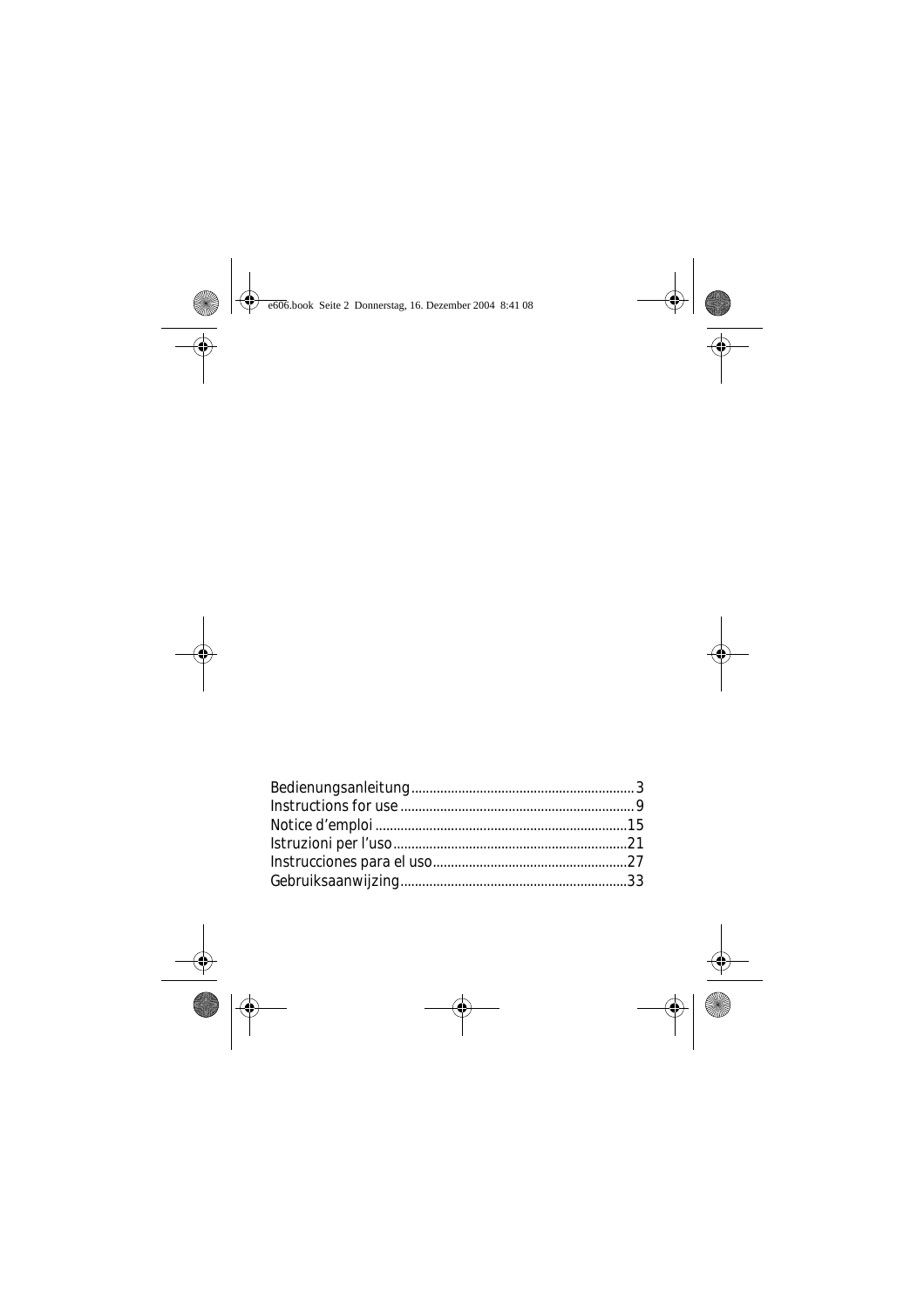

The  $@606$  is a dynamic microphone with super-cardioid pick-up pattern, offering a particularly direct sound when miking guitars amps. The lightweight voice coil construction and rigid dome provide an extended high frequency performance.

Its laterally mounted capsule has been specially developed for miking guitars amps face-on and and extremely close to the signal source. The super-cardioid pick-up pattern provides good isolation from other onstage signals.

Due to its flat design, the  $\bullet$ 606 is easy to position.

### Features

- y Rugged metal body
- Shock-mounted capsule
- Super-cardioid pick-up pattern
- Hum compensating coil

### Delivery includes

- $@606$  microphone
- $\bullet$  Pouch
- $\bullet$  Instructions for use
- Warranty Certificate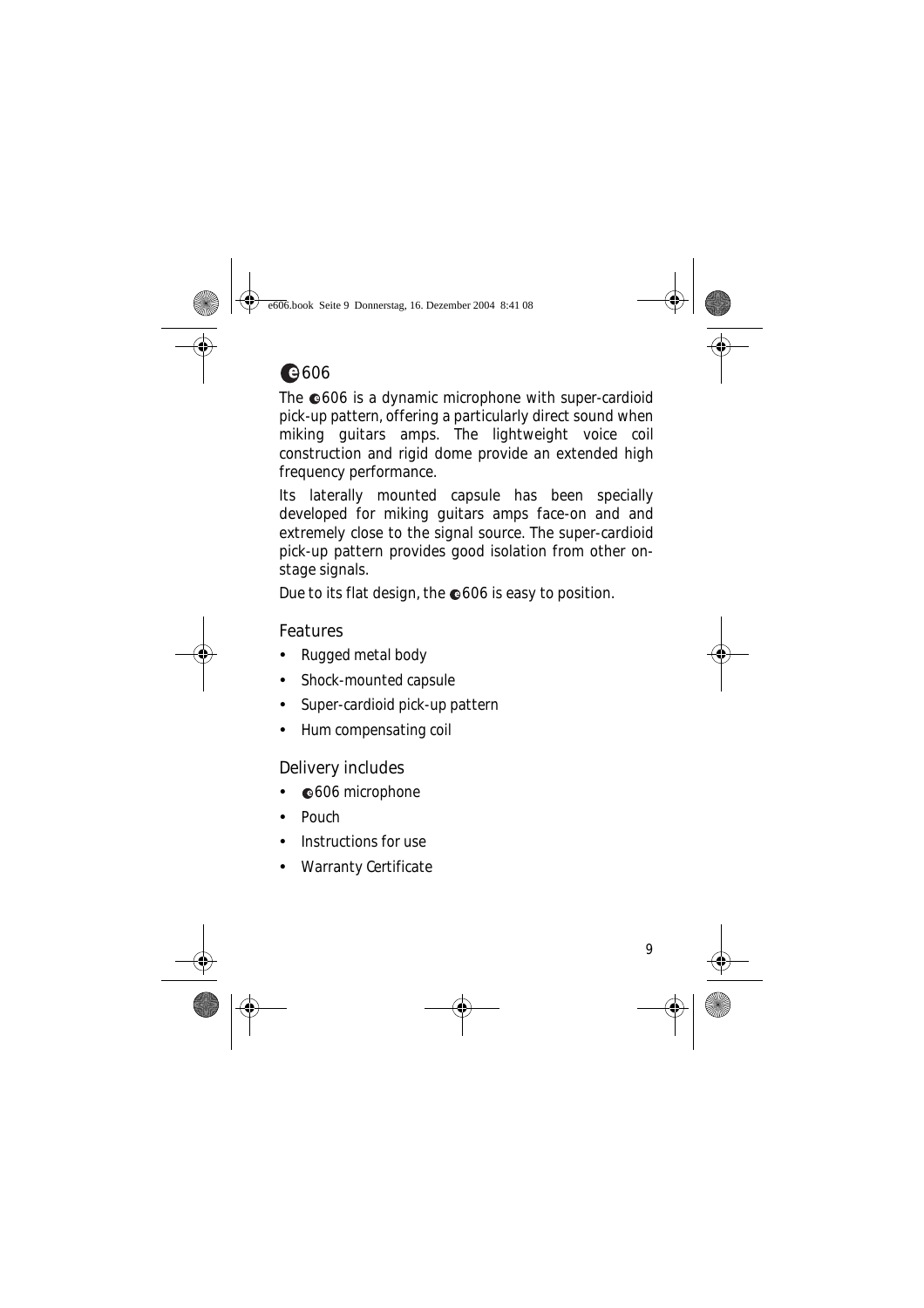## Positioning the microphone Loudspeaker of a guitar amplifier

| Position  | Resulting sound                                                                   | Commentary                                                                                                                                                                                            |  |  |  |
|-----------|-----------------------------------------------------------------------------------|-------------------------------------------------------------------------------------------------------------------------------------------------------------------------------------------------------|--|--|--|
| 000000000 | Many trebles,<br>aggressive sound                                                 | Microphone directed<br>towards the dome of<br>the loudspeaker.                                                                                                                                        |  |  |  |
| 000000000 | Less trebles, more<br>lower mids,<br>smoother sound<br>Balanced, natural<br>sound | Good starting position:<br>Microphone directed<br>towards the middle<br>between dome and<br>edge of the loud-<br>speaker. If necessary,<br>turn the microphone by<br>approx. 30° towards<br>the edge. |  |  |  |
| 1000000   | Less trebles, more<br>lower mids,<br>smoother sound                               | Microphone directed<br>towards the edge of<br>the loudspeaker.                                                                                                                                        |  |  |  |

In order to prevent interference due to crosstalk between adjacent sound sources, try to position the microphone so that the interfering sound source is located in the angle area of the highest cancellation of the microphone (approx. 135°; see polar diagram)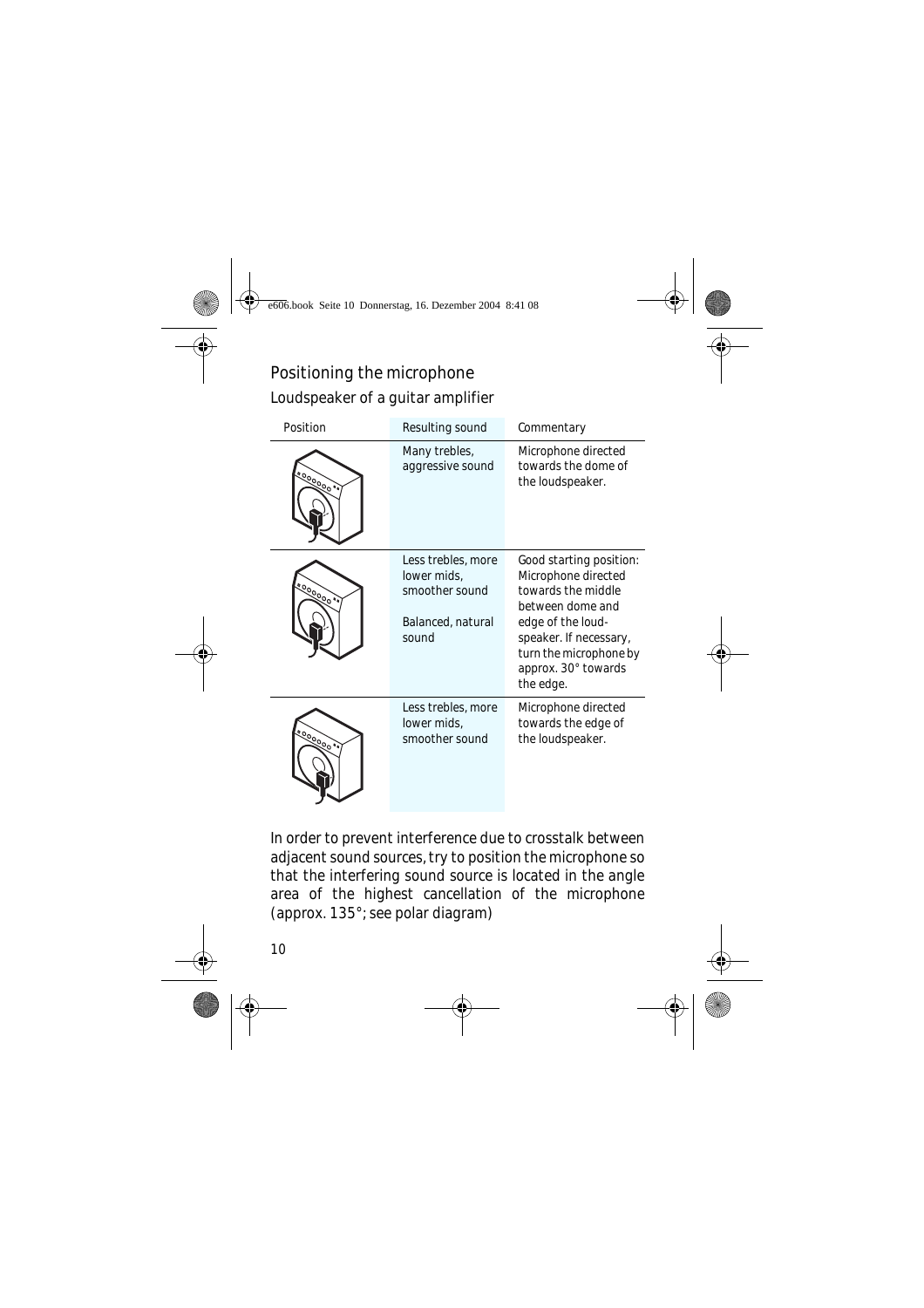### Polar diagram



### Frequency response curve

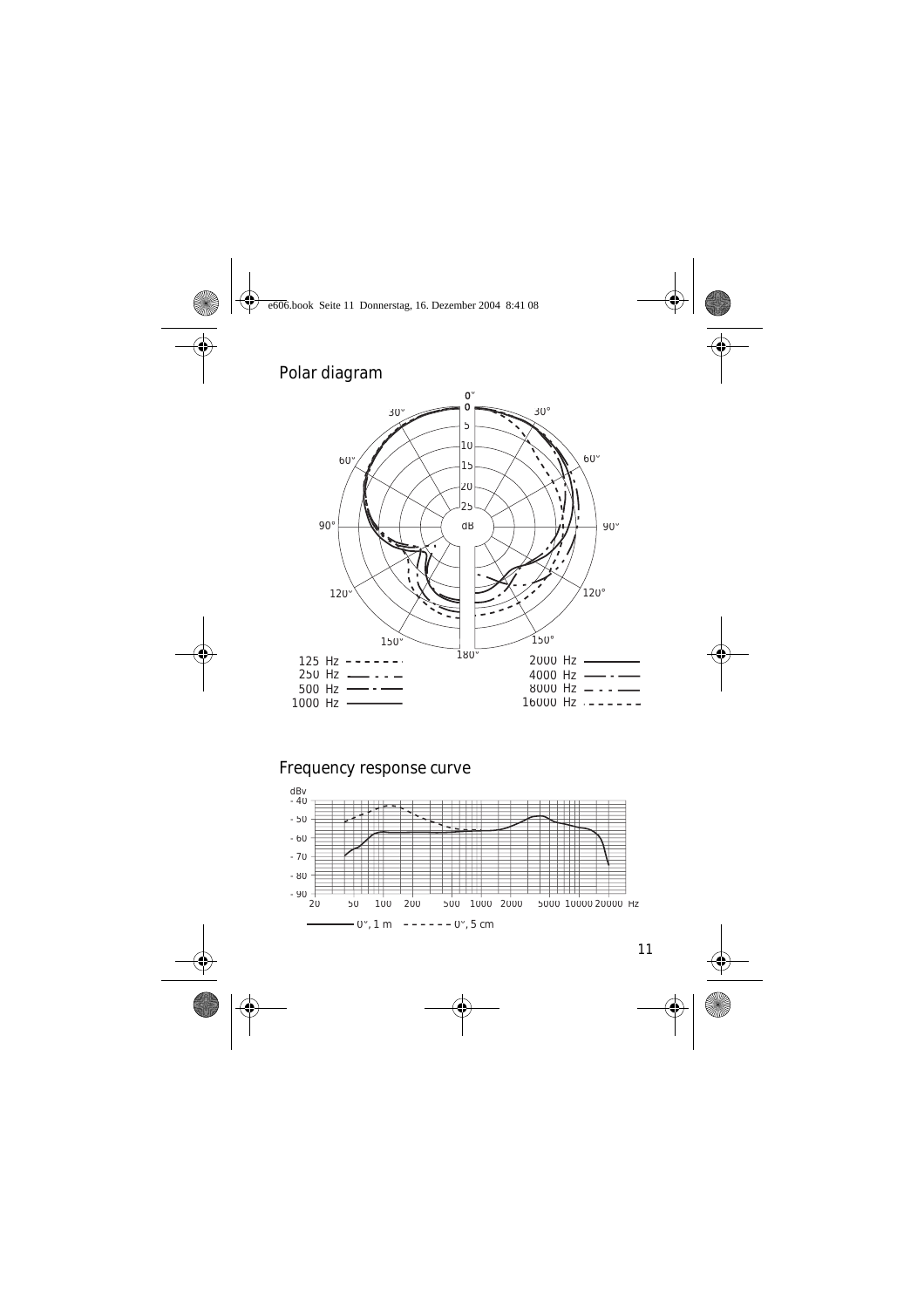### Specifications

| Transducer principle                          | dynamic        |
|-----------------------------------------------|----------------|
| Frequency response                            | 4015,000 Hz    |
| Pick-up pattern                               | super-cardioid |
| Sensitivity<br>(free field, no load at 1 kHz) | $1.5$ mV/Pa    |
| Nominal impedance (at 1 kHz)                  | $350\,\Omega$  |
| Min. terminating impedance                    | 1 k $\Omega$   |
| Connector                                     | $XLR-3$        |
| <b>Dimensions</b>                             | 55 mm          |
|                                               | $x$ 34 mm      |
|                                               | x 134 mm       |

Weight 140 g

Pin assignment of XLR-3 connector

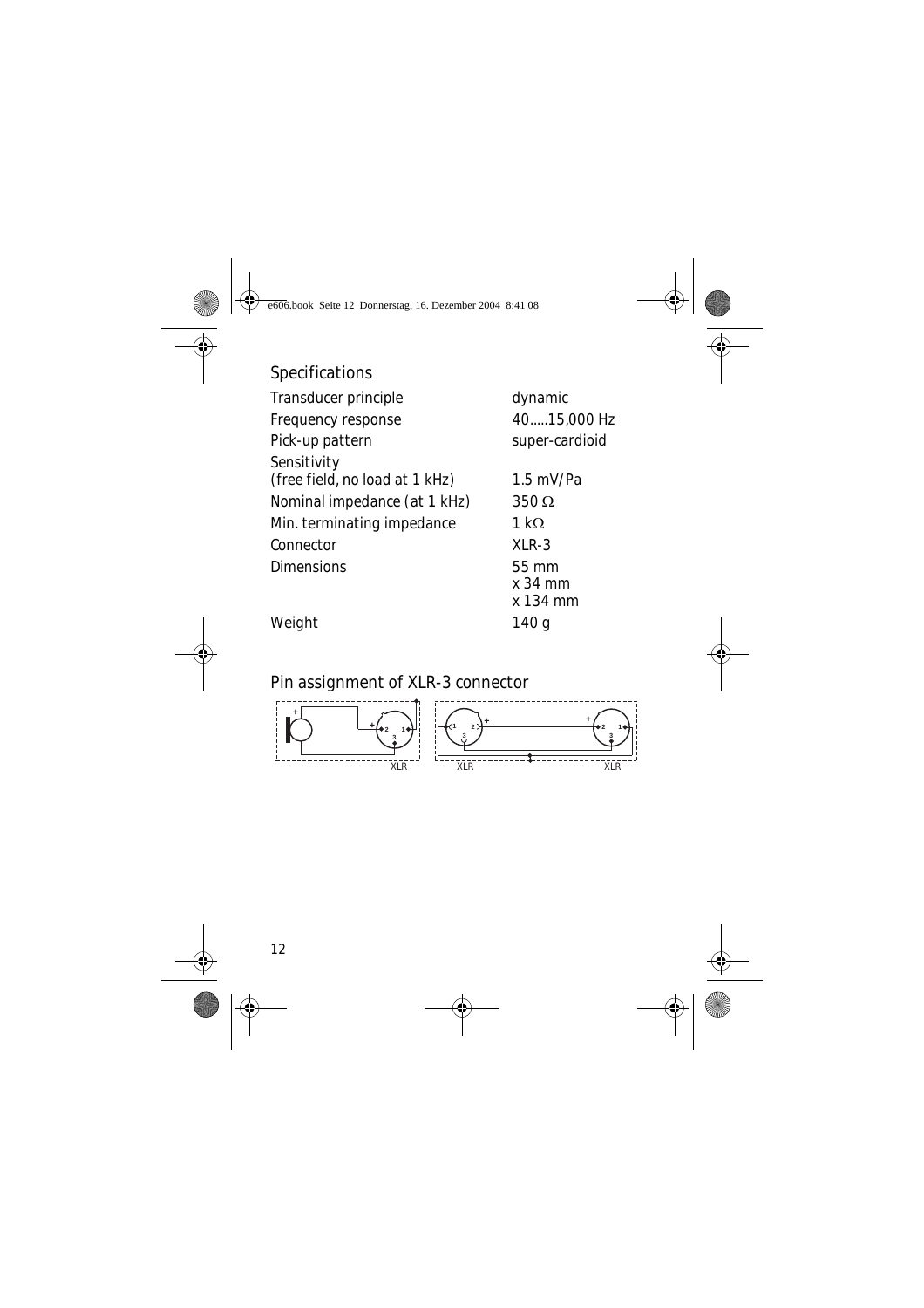# Overview of microphone applications

| Variant                         |      |      |                      |   |   |      |      |      |      |      |      |
|---------------------------------|------|------|----------------------|---|---|------|------|------|------|------|------|
| Application                     | 6602 | e604 | e606<br>e608<br>e614 |   |   | e815 | e825 | e835 | e840 | 6845 | e865 |
| Vocals                          |      |      |                      |   |   | X    | X    | X    | X    | X    | x    |
| Choirs                          |      |      |                      |   | X |      |      |      |      |      |      |
| Studio,<br>acoustic instruments |      |      |                      |   | X |      |      |      |      |      |      |
| Orchestra                       |      |      |                      |   | X |      |      |      |      |      |      |
| Brass / Saxophone               | X    | х    |                      | X |   |      |      |      |      |      |      |
| Acoustic guitar                 |      |      |                      |   | X |      |      |      |      |      |      |
| Acoustic bass                   |      |      |                      |   | x |      |      |      |      |      |      |
| Guitar amplifiers               |      |      | X                    |   |   |      |      |      |      |      |      |
| Bass amplifiers                 | X    |      |                      |   |   |      |      |      |      |      |      |
| Leslie                          | x    | X    | x                    |   |   |      |      |      |      |      |      |
| Piano, grand piano              |      |      |                      |   | X |      |      |      |      |      |      |
| Kick drums                      | X    |      |                      |   |   |      |      |      |      |      |      |
| Snare drums                     |      | X    | X                    | X |   |      |      |      |      |      |      |
| Rack toms                       |      | X    | x                    | X |   |      |      |      |      |      |      |
| Floor toms                      | x    | X    | X                    |   |   |      |      |      |      |      |      |
| Congas                          |      | x    | X                    | X |   |      |      |      |      |      |      |
| Cymbals                         |      |      |                      |   | X |      |      |      |      |      |      |
| Percussion                      |      | X    | X                    | x | X |      |      |      |      |      |      |
| Overheads                       |      |      |                      |   | x |      |      |      |      |      |      |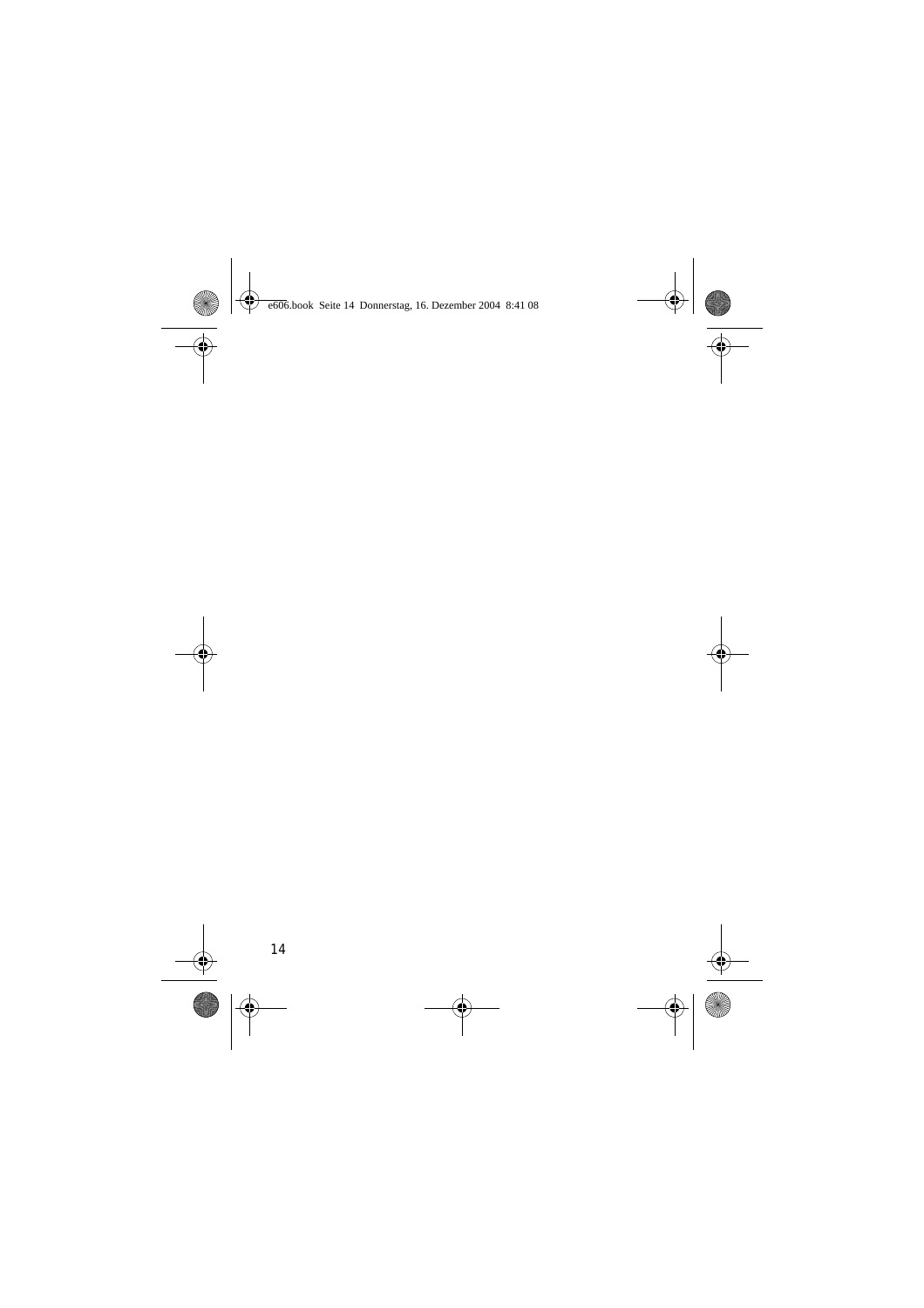# $\epsilon$ Konformitätserklärung

Sennheiser electronic GmbH & Co. KG erklären, dass dieses Gerät die anwendbaren CE-Normen und Vorschriften erfüllt.

#### Approval

Sennheiser electronic GmbH & Co. KG declare that this device is in compliance with the applicable CE standards and regulations.

#### **Certification**

Sennheiser electronic GmbH & Co. KG déclarons que cet appareil est en conformité avec les normes CE.

#### Certificazione

Sennheiser electronic GmbH & Co. KG diachiara che questo apparecchio risponde alle normative e alle prescrizioni CE applicabili.

#### **Autorizacion**

Sennheiser electronic GmbH & Co. KG declara que este aparato cumple las normas y directrices de la CE aplicables.

#### **Vergunning**

Sennheiser electronic GmbH & Co. KG verklaren, dat dit toestel voldoet aan de toepasselijke CE-normen en voorschriften.

Diese Service-Nummer gilt nur für Deutschland





Montag - Freitag: 8.00 Uhr - 18.00 Uhr